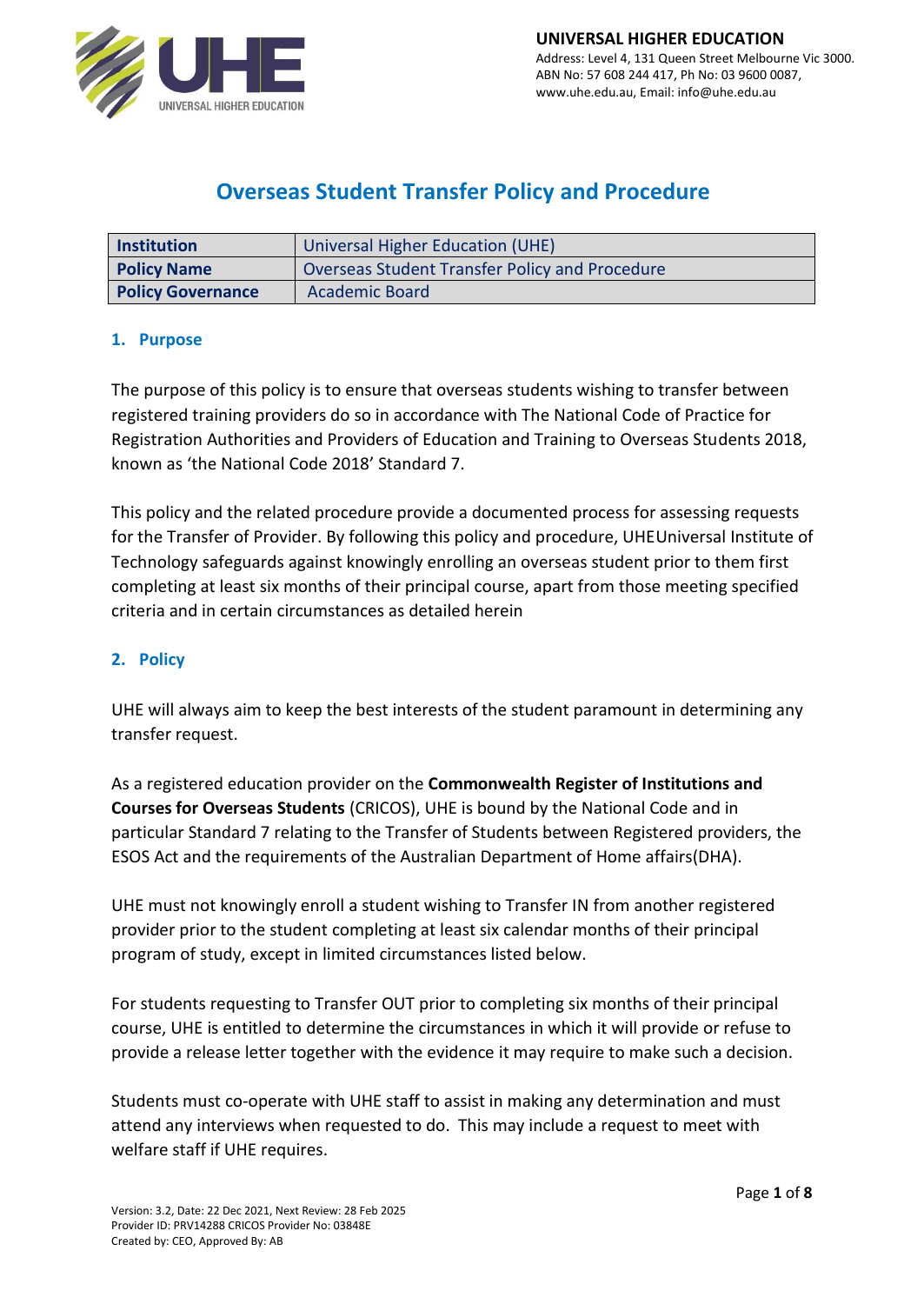

All decisions will be communicated in writing to the student within 10 working days of the application being lodged at reception.

# **3. Scope**

This policy outlines the circumstances in which UHEUniversal Institute of Technology will assess Transfer of Provider requests in accordance with the National Code 2018. UHEUniversal Institute of Technology will assess each request on an individual student basis, considering all supporting documentation of the request. This procedure relates to all overseas students at UHE.

# **4. Definitions**

**Compassionate or compelling circumstances:** Circumstances generally out of the control of the student whichwill have a negative impact on the student's ability to progress in their course or their wellbeing.

### **DHA:** Australian Department of Home Affairs

**ESOS Act:** The Education Services for Overseas Act 2000 (cth) as amended from time to time. **Overseas Student**: International students with an overseas passport with a Student Visa issued by the Department of Home Affairs

**National Code**: The National Code of Practice for Registration Authorities and Providers of Education and Training to Overseas Students 2018.

**Principal course**: The principal course of study is the highest qualification (normally the last course) covered by the student's visa. Standard 7 also applies to all courses of study prior to the student's principal course.

**PRISMS**: Provider Registration and Overseas Student Management System used to interface and process student information between DHA and the provider (UHE).

**Six months of principal course**: This means completion of six calendar months of the principal course of study from the date that the student commences that course.

**Transfer IN:** Process of a student transferring into UHE from another educational provider. **Transfer OUT**: process of student transferring to another education institution from UHE.

# **5. General Information**

All student visas are granted with the 'No Change of Provider' condition. In general, a student is expected to stay at the college at which they were originally registered. Specifically, it means that an overseas student must stay with Universal Higher Education for at least the first 6 months of their principal course. If the student is enrolled in a package of courses, they must stay with the college for the length of the prerequisite courses, and then the first 6 months of the main course.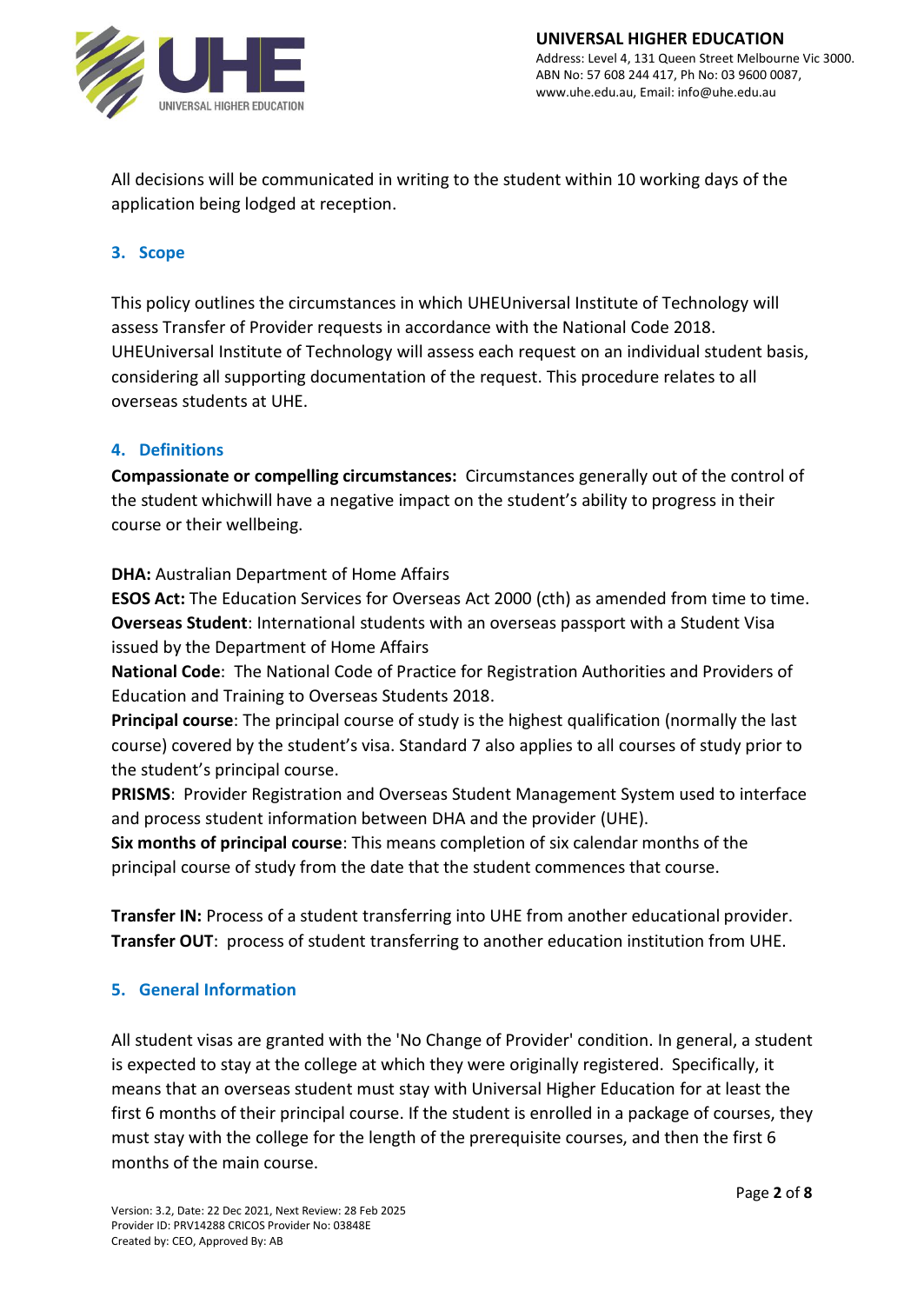

In addition, UHE will not knowingly enroll an overseas student seeking to transfer from another registered provider's course prior to the overseas student completing six months of his or her principal course.

Students are reminded that consideration for granting a Student Visa in the first place by DHA included a consideration of whether the applicant was a "Genuine Temporary Entrant"<sup>1</sup>. Students who fail to live up to their declared primary driver of improving themselves through education are at risk of having their visa cancelled.

# **6. Transfer IN**

- 6.1 To be considered for enrolment at UHE, a student who wishes to leave another education provider may be issued with a conditional letter of offer. This requires the applicant to have Release granted from their current provider or to demonstrate that they have completed at least 6 months of their principle course of study.
- 6.2 Once the Release granted has been sighted on PRISMS then the enrolment may be processed in the normal way (see Admissions Policy).
- 6.3 UHE will NOT encourage a student to move away from their current provider unnecessarily or in a way that might be to the detriment of the student (either educationally or for their welfare).
- 6.4 Applicants will not be required to meet the six-month rule or have a Release granted when:
	- the releasing registered provider, or the course in which the overseas student is enrolled, has ceased to be registered
	- the releasing registered provider has had a sanction imposed on its registration by the ESOS agency that preventsthe overseas student from continuing his or her course at that registered provider
	- the releasing registered provider has agreed to the overseas student's release and recorded the date of effect and reason for release in PRISMS
	- any government sponsor of the overseas student considers the change to be in the overseas student's best interests and has provided written support for the change.

6.5 UHE Admissions Office may use UHE application form, PRISMS or a copy of the student's

<sup>1</sup> <https://immi.homeaffairs.gov.au/visas/getting-a-visa/visa-listing/student-500/genuine-temporary-entrant>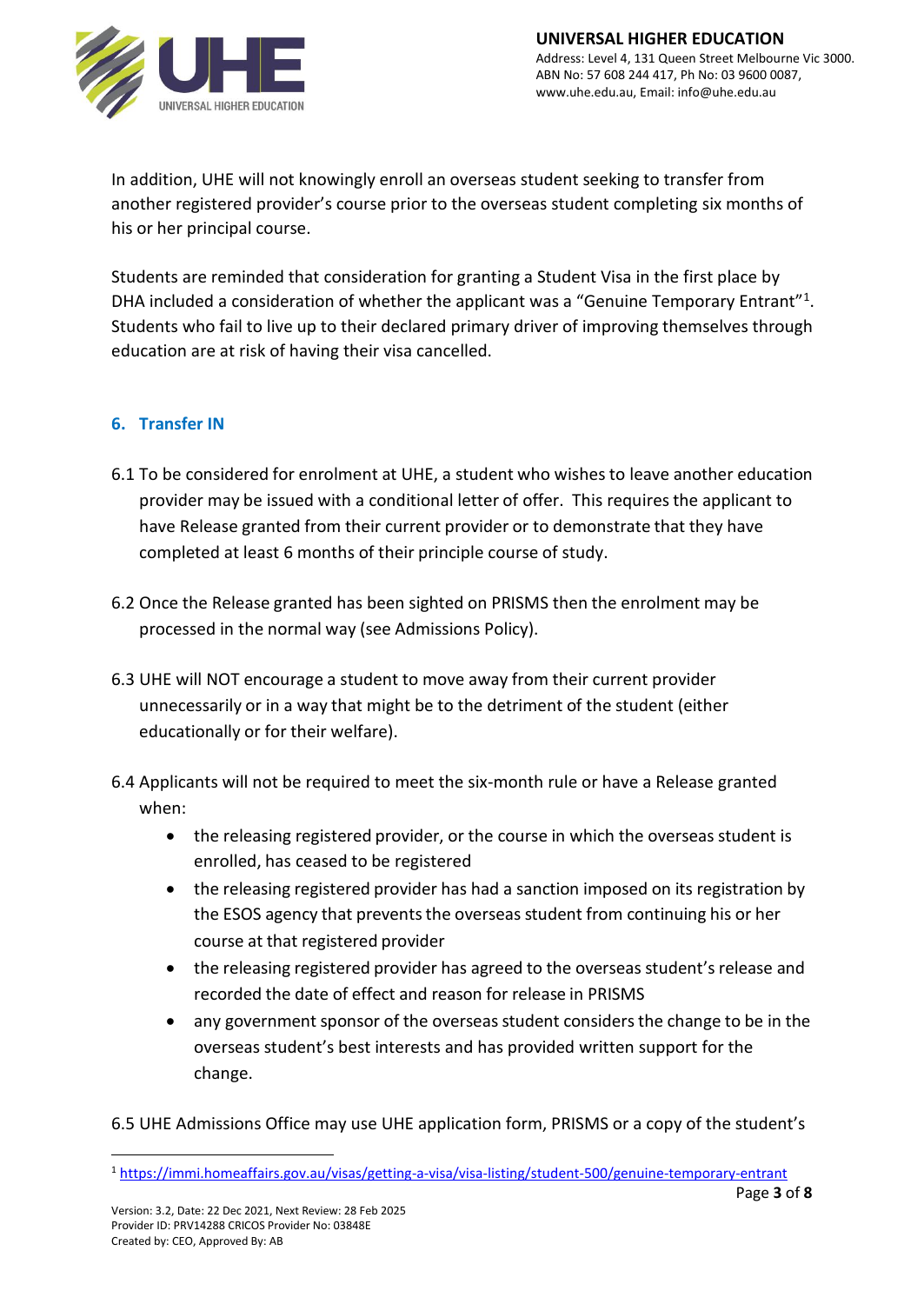

visa in the passport to ascertain the principal course and whether they satisfy the 6 month ruling.

# **7. Transfer OUT**

- 7.1 Prior to applying for transfer, students should be encouraged to read this policy and associated procedure in full.
- 7.2 Students wishing to transfer to another institution must apply in writing for a letter of release using the Release Letter Request Form.
- 7.3 In addition the student must provide any additional evidence required. This may include (depending upon the circumstances):
	- i) Valid enrolment offer letter from another registered provider on CRICOS
	- ii) Additional documentary evidence of reasons for change (e.g. how change of course would benefit the student)
	- iii) Medical or other evidence as appropriate
- 7.4 The Admission Department will immediately contact the Finance department and the relevant course coordinator to confirm that:
	- i) there are no outstanding fees owing to UHE
	- ii) there are no issues relating to course work, course progress and or attendance relating to the student.
- 7.5 The student must cooperate with the Academic Registrar by providing additional information or attending meetings as requested.
- 7.6 The Academic Registrar must consider the request and provide a written response using standardised template to the request within 10 working days of the Form and evidence being received. If additional information is requested, then the determination will be made within 10 working days of receipt of that evidence.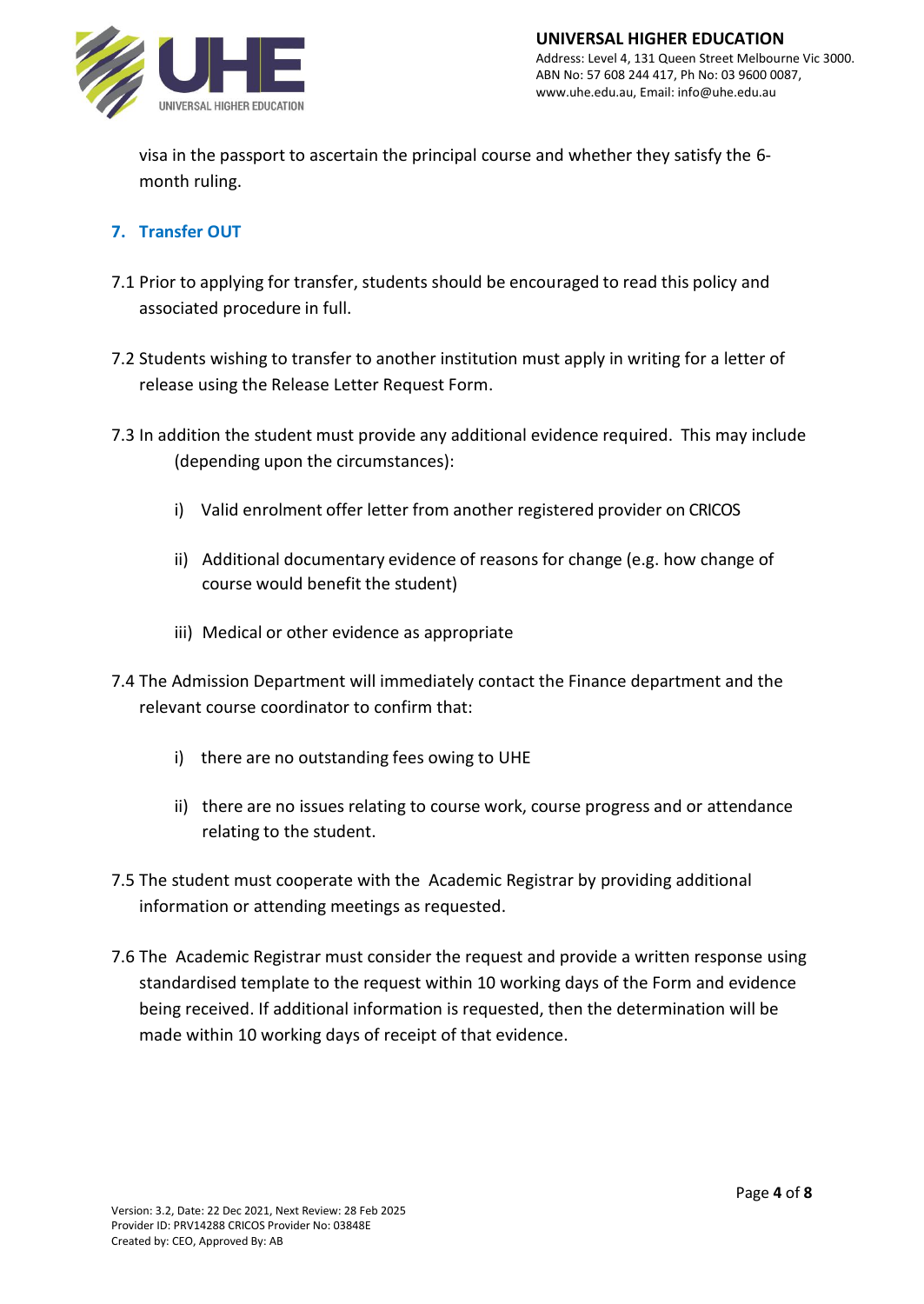

# **7.7 Grounds for GRANT of a Transfer Out/ Release Letter**

In reviewing an application to Transfer OUT from UHE the following factors will be considered:

- i. UHE will assess the circumstances in which it shall grant the transfer request because the transfer is in the overseas student's best interests, including but not limited to where UHE has assessed that;
	- a. There is evidence that the overseas student will be reported because they are unable to achieve satisfactory course progress at the level they are studying, even after engaging with UHE's intervention strategy to assist the overseas student in accordance with Standard 8 (Overseas student visa requirements).
	- b. There is evidence of compassionate or compelling circumstances.
	- c. There is evidence that UHE failed to deliver the course as outlined in the written agreement.
	- d. There is evidence that the student's reasonable expectations of the course are not met.
	- e. There is evidence that the overseas student was misled by UHE or an education or migration agent regarding the registered provider or its course and the course is therefore unsuitable to their needs and/or study objectives
	- f. If an internal or external appeal or another matter results in a decision or recommends release letter.
- ii. If the Academic Registrar is satisfied with the above requirements, then the **Transfer OUT/release letter is provided**

# **7.8 Grounds for REFUSAL of a Transfer Out/ Release Letter**

UHE may not issue a release letter if any of the following are true:

- i. The student has outstanding fees owed to UHE.
- ii. There is a disciplinary or other process in place  $-$  e.g. an Intervention Plan based on not meeting course progress requirements(see Course Progress, attendance and course duration Policy), or disciplinary procedures are on going. Further in case of disagreement, the student can access UHE's complaints and appeal policy to lodge an internal or external appeal in accordance with Standard 7.2.2.
- iii. The primary reason for the request is based on a personal preference, such as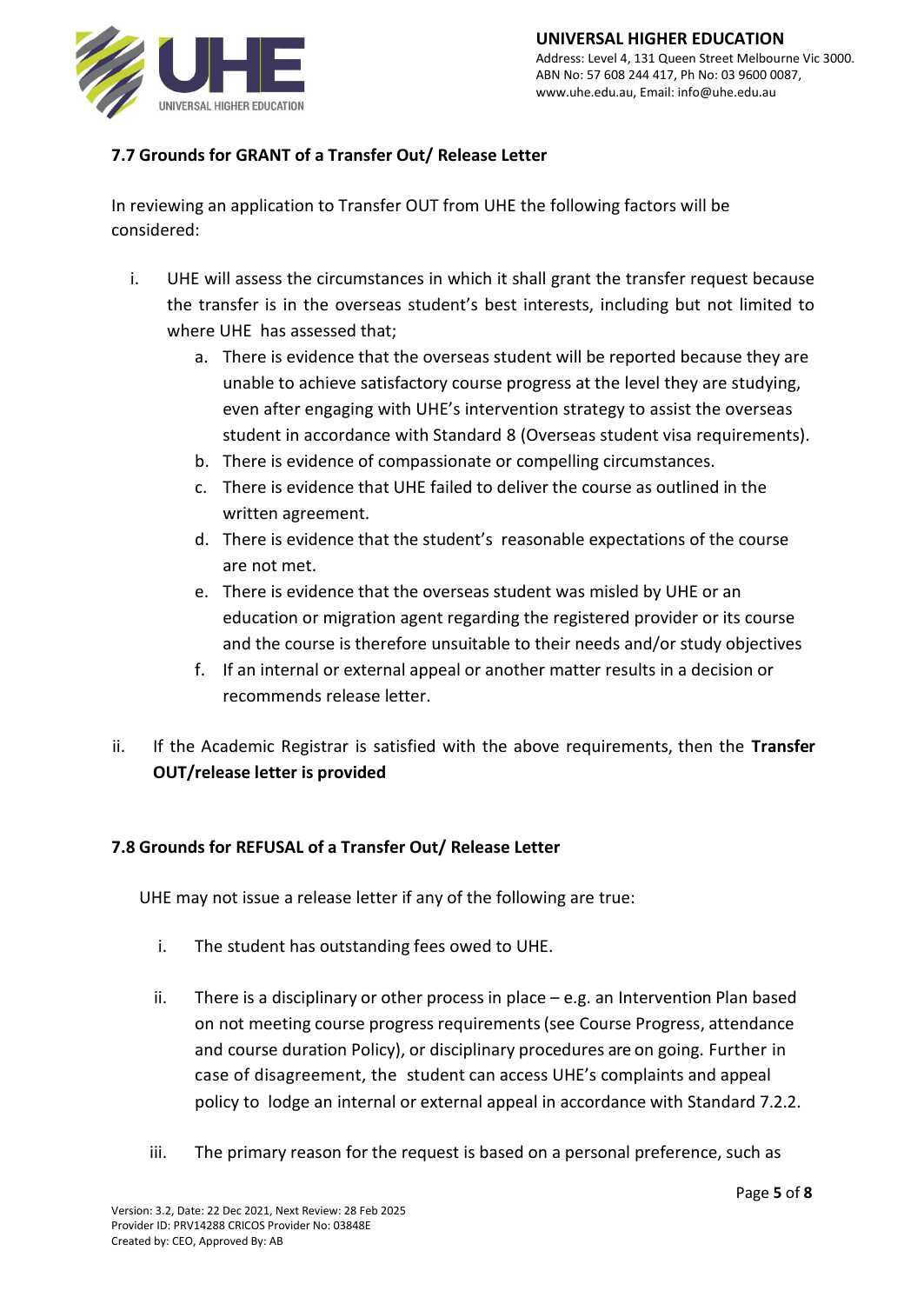

wishing to study with friends enrolled at another registered provider or live in another city in Australia.

- iv. Required evidence (including supplementary evidence requested) is not provided to adequately support the request.
- v. UHE honestly believes that granting the request would be detrimental to the student.
- vi. The new course provider is not registered on CRICOS.

# **8. Notification of Transfer Request Outcome**

- 8.1 The Academic Registrar will provide the applicant with a written determination within 10 working days of the receipt of their request form.
- 8.2 This response may be sent to either their last recorded home address in Australia or via email to their registered email address.
- 8.3 The response is to include the following:
	- i) The **decision** to provide a Letter of Release or not.
	- ii) If the request has been **denied** then:
		- a) Detailed reasons as to why the request has been denied. These should detail the specific circumstances and reasons for the refusal.
		- b) Advise in writing that the overseas student has the right to access the provider's complaints and appeals process, in accordance with Standard 7.2.2 (Complaints and appeals), within 20 working days.
		- c) Details of any evidence that was NOT provided e.g. enrolment offer Letter, or evidence to support compelling reasons request.
		- d) Details of the appeals process and how to access it.
	- iii) If the request has been **accepted** then UHE will document:
		- a) how the student may grant their Release,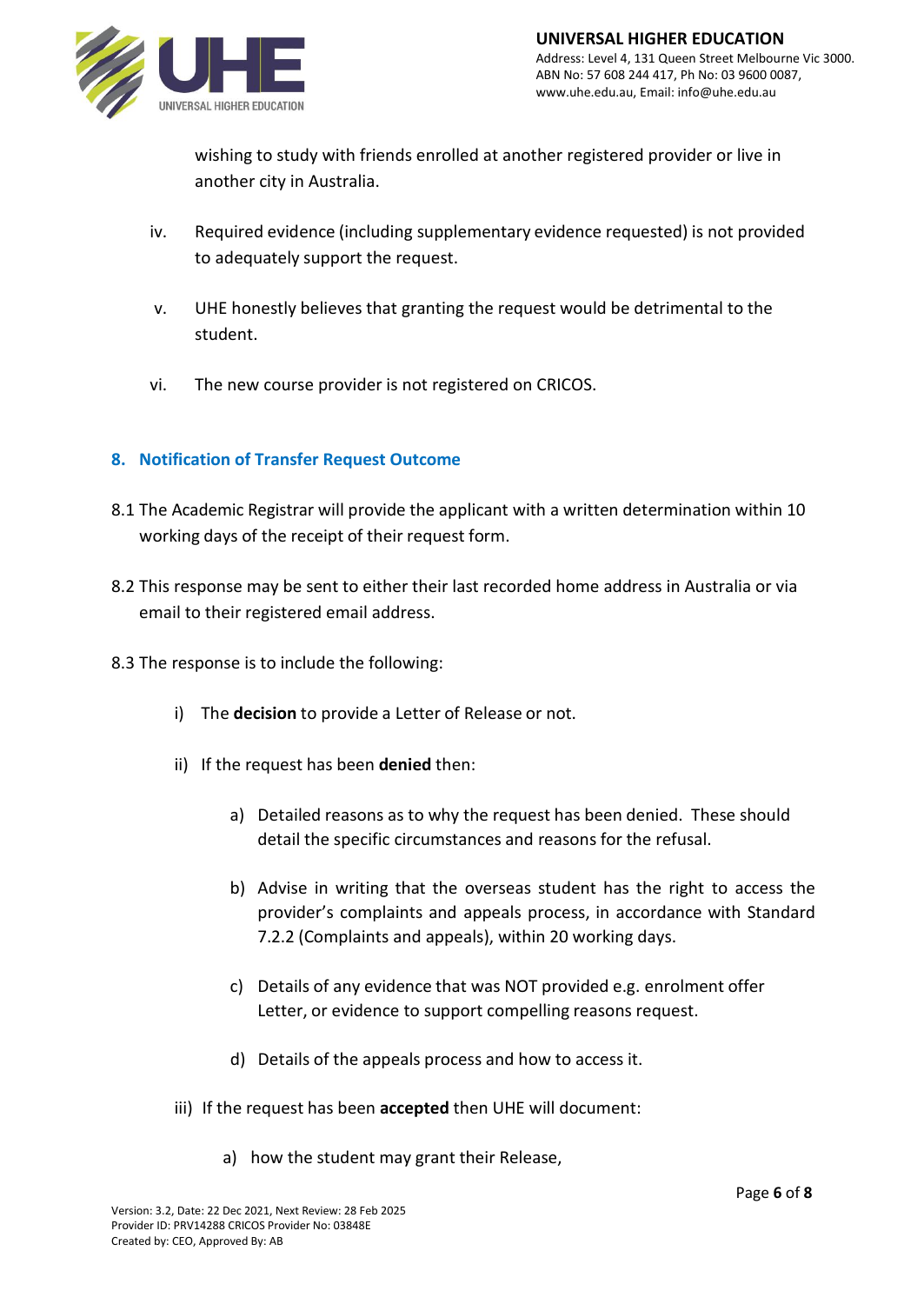

- b) the date on which the enrolment will be cancelled,
- c) how cancellation of their enrolment may affect their visa by:
	- informing DHA via PRISMS of the student ceasing to be enrolled and why, and
	- cancelling their current and future (if any) eCoE relating to UHE, and
	- provide information to the student that they should contact DHA to seek advice on whether a new student visa is required.

### **9. Administration**

- 9.1 Where a release letter has been granted, the Admissions Department will submit a course variation through PRISMS using the 'transferred to another provider variation'. A copy of course variation is to be placed in students file.
- 9.2 Where a release has been granted, it will be issued at no cost to the student. The letter will contain information relating to the student's need to contact DHA to seek advice on whether a new student visa is required.
- 9.3 UHE with retain records of all requests from overseas students for a letter of release and the assessment of, and decisions regarding, the request for two years after the overseas student ceases to be an accepted student.on the students file in accordance with the Records Management Policy for the period of two years.

#### **10. Appeal Process**

If the student appeals against a decision to refusal a Letter of Release, the appeal shall be heard by the Appeals committee in accordance with the Complaints and Appeals Policy.

#### **11. Responsibility**

Academic Registrar

#### **12. Related Documents**

• Transfer Request Form